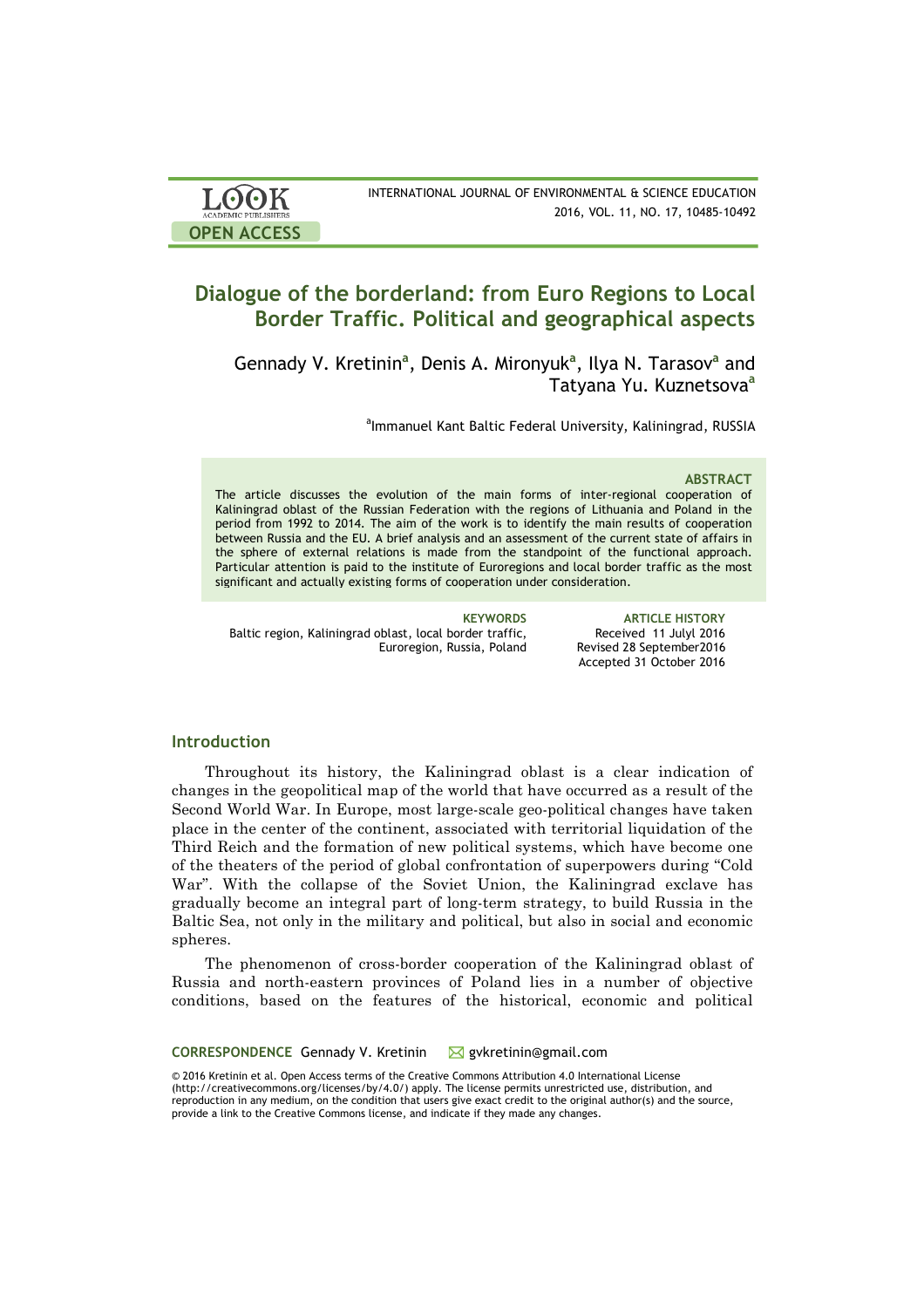development of the border areas of the two states. The centuries-old economic unity determines their similar appearance and landscape. At the same time, social proximities of the ethnically close nations formed in different political circumstances.

## *Regional aspects of Russian-Polish interstate cooperation*

Cross-border contacts of the Kaliningrad oblast, as elements of international relations, have their periodization. Kuzmin (1991) has identified the following three stages while exploring the Soviet period of the region's development within the framework of interstate relations:

- First period (1946-1956) was characterized by the beginning of the formation of a system of different types of cooperation with Eastern European countries;

¾ Second period (1956-1985) was marked by the first attempts to democratize the relationships between Eastern European countries and avoidance of the hard following command-bureaucratic system; the first theoretical forms were developed and delivered the very problem of cross-border cooperation was set;

¾ Third period (1985-1992) was associated with the course on the renovation and the fundamental changes in the political system of the USSR that led to the transition to a market economy and, as a result, new forms of international cooperation.

Such periodization characterize relationships within the Soviet bloc during the formation, existence and collapse of global bipolarity. During the Soviet period, cross-border contacts of the Kaliningrad oblast with the poviats of Poland evolved in a fairly limited range, in spite of the existence of the Council for Mutual Economic Assistance (CMEA) and the declared cooperation. Direct contacts were not encouraged and, in the main, were limited to the exchange of official delegations from a number of party functionaries and representatives of the productive sectors. A significant imbalance in organization of cross-border cooperation processes would not allow to achieve a high degree of economic integration and cooperation in bordering regions. It should be noted that the principles of economic zoning in the USSR often ignored limological factors, except, perhaps, the development of transport infrastructure (Davidov, 2009).

In principle, the situation began to change in 1992 (we believe that this date is the starting point for the fourth stage of Russian-Polish cooperation, especially concerning the Kaliningrad oblast), when the leadership of the region against the backdrop of a lack of clear economic outlook, decided on the establishment of socio-economic relations with the regions of newly formed European countries in part of the foreign policy of Russia. Primarily, this was due to the need for economic survival in the territorial isolation from most of Russia and break of almost all domestic production linkages. Important in this regard were the efforts of partner parties, seeking to overcome the previously existing difficulties and move to a new level of interaction. For example, the Kaliningrad oblast archive has preserved an appeal of the Minister of Trade and material resources of the Republic of Lithuania V. Zhidonis from 3 July 1992 to the Head of Administration of the Kaliningrad oblast Yuri Matochkin, in which he requests on the opening in 1992 of the Trade Representation of the Ministry of Trade and material resources of the Republic of Lithuania in Kaliningrad and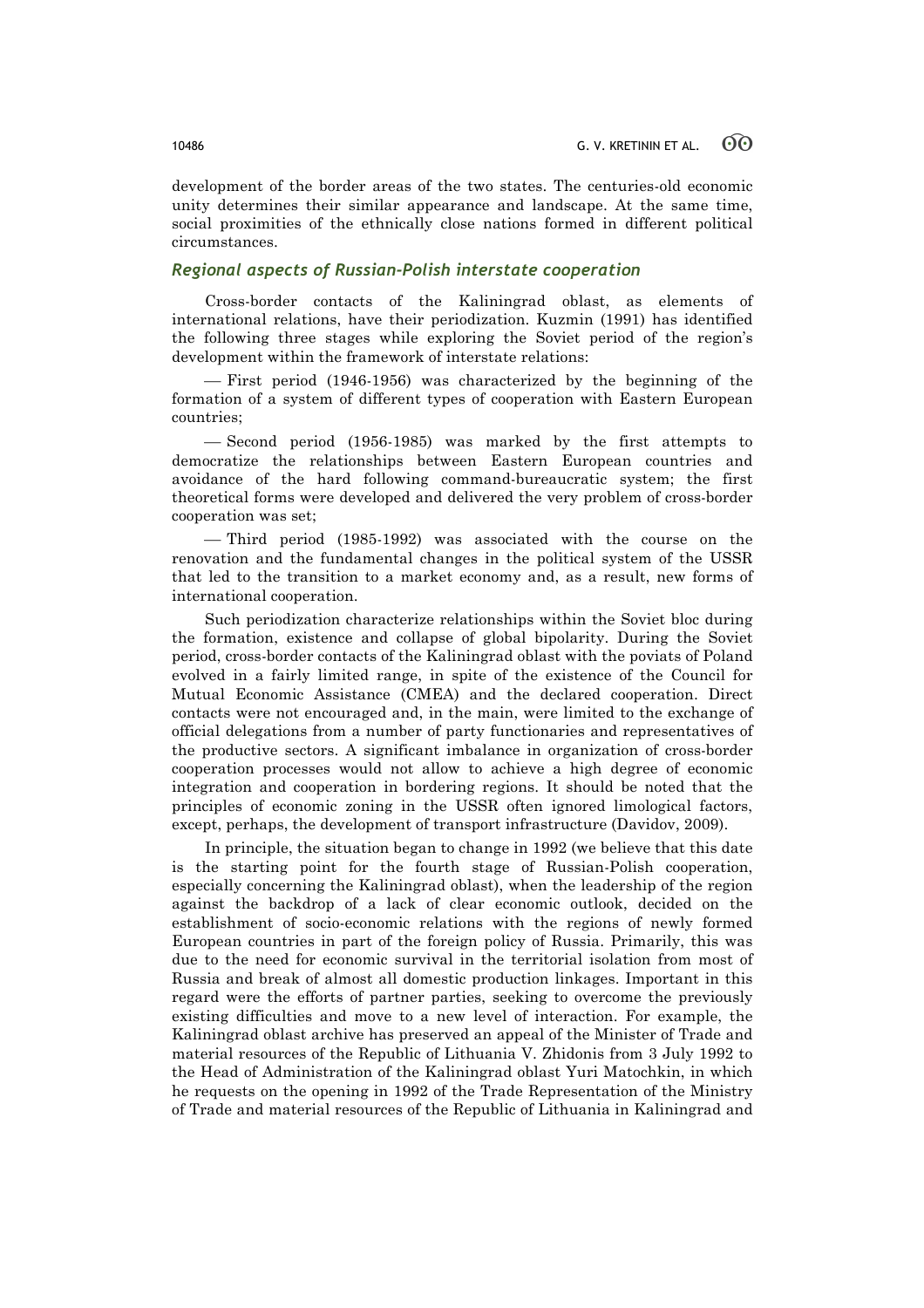#### 60 INTERNATIONAL JOURNAL OF ENVIRONMENTAL & SCIENCE EDUCATION 10487

the Trade Representation of the Kaliningrad oblast of the Russian Federation in Vilnius. It should be noted that a back in 29 July 1991 the Republic of Lithuania entered into an at the international level "Agreement between the Russian Soviet Federative Socialist Republic and the Republic of Lithuania on cooperation in the economic and socio-cultural development of the Kaliningrad oblast of the RSFSR". Similar agreements on cooperation of the Kaliningrad oblast of the Russian Federation with the north-eastern voivodeships of Poland, and regions, ministries, bodies of state administration of the Republic of Belarus was signed on 22 May 1992 and 14 October 1999 (see the official website of the Ministry of Foreign Affairs of the Russian Federation: www.mid.ru).

An important step in building a new format of relations with the Kaliningrad oblast with Polish voivodeships became the Russian-Polish "round table" on the issues of cooperation of the Kaliningrad oblast of the Russian Federation and regions of the Republic of Poland, which took place on September 6, 1992 in Kaliningrad (see: State Archive of the Kaliningrad region). It is an event that has become a starting point, which subsequently resulted in the creation of the Intergovernmental Russian-Polish Cooperation Council of Regions of the Republic of Poland and the Kaliningrad oblast of the Russian Federation, which operates to this day. The next meeting of the Board held on 27 May 2015 in the city of Svetlogorsk, Kaliningrad oblast (Tsukanov, 2015).

In this context, mention should be made also on the activities of representatives of the Kaliningrad oblast in Poland, Lithuania and Belarus (1992-2007), which served for the formation of an image of the new Russian region within Europe. The first and most effective was a regional office in Poland, which started its activities in Gdansk, and then in Elblag and Olsztyn. Representation agency promoted the development of trade and economic, cultural, scientific, educational, sporting, spiritual and other relations, contributed to strengthening the bilateral relations of citizens of the Kaliningrad region of the Russian Federation and the voivodeships of the Republic of Poland (Turushev, 1994; Overko, 1996; Vardomsky, 2000; Smirnov, 2006; Tarasov, 2008).

Representative agency participated in all negotiations with the Polish voivodeship leaders, including ministerial unit, to change the status of the border crossing "Gusev-Goldap", the construction of "Elblag-Kaliningrad" road and "Mamonovo-2 – Grzechotki" border crossing.

## *Euroregions as a form of inter-regional cooperation*

Another form of interregional cooperation of the Kaliningrad oblast and the regions of neighboring states came the institute of Euroregions, whose activity assumed international integration of two or more territorial units of neighboring countries in border areas. Kaliningrad oblast began to take part in the Euroregions from the mid-1990s. The active phase came in the late 1990s – early 2000s, with the most actively involved region among all the Russian border regions was Kaliningrad oblast (Klemeshev, Fedorov & Manakov, 2015).

On February 22, 1998 on the basis of an agreement signed in Malbork (Poland) by the representatives of regional and local authorities of border areas of Denmark, Latvia, Lithuania, Poland, Russia and Sweden, the Euroregion "Baltic" was established. The structure of the Euroregion included the entire territory of the Kaliningrad oblast and the administrative-territorial units of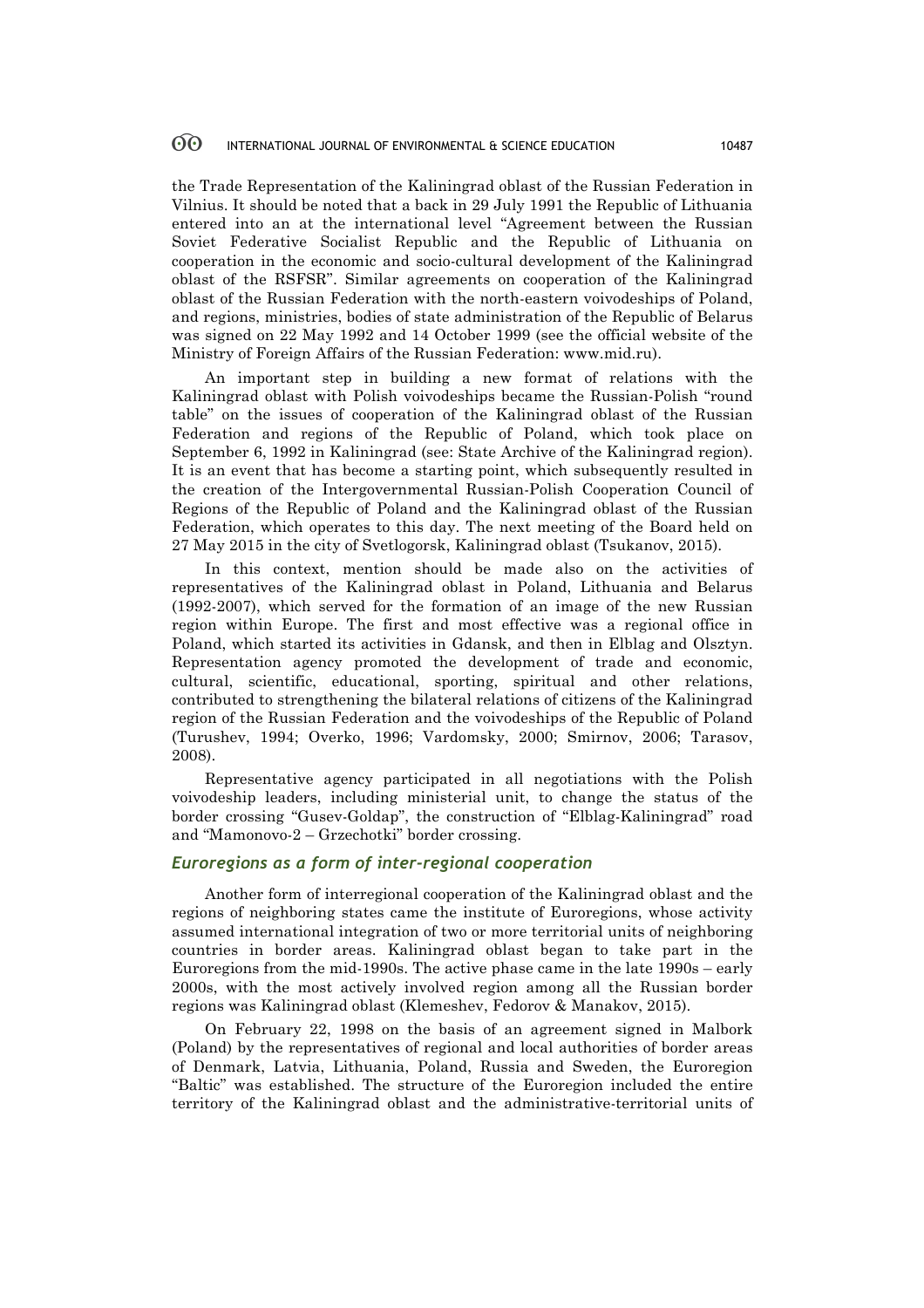foreign states: District of Bornholm (Denmark), Klaipeda (Lithuania), Pomerania and Warmia-Mazury (Poland), Southern Småland County, Blekinge and Kalmar (Sweden), and the districts with centers in Liepaja and Ventspils (Latvia). In 2007, Latvian districts resigned from the Euroregion, but the Euroregion is still in force. As a result of the Presidium meeting held on April 8, 2016 in Svetlogorsk, Presidency of the Euroregion "Baltic" was transferred to the Russian side.

From a geographical point of view, it is important to note that five of the seven Euroregions in Russia include the Kaliningrad oblast, one the Pskov oblast, and one – the Republic of Karelia. Other Russian regions bordering with the EU and Norway, do not participate in Euroregions (Murmansk and Leningrad oblast and the city of St. Petersburg). The active role of the Kaliningrad oblast can be attributed to the unique geo-economic positioning of the region, which has close ties with Poland and Lithuania, and through sea border with other countries of the Baltic Sea Region (Klemeshev, Fedorov & Manakov, 2015). Currently, Kaliningrad oblast, albeit formally, participates in the five Euroregions: "Baltika", "Neman", "Lyna-Lava", "Sesupe" and "Saule", including administrative-territorial units of seven countries (Russia, Belarus, Denmark, Latvia, Lithuania, Poland, and Sweden). The legal basis of cooperation in the framework of Euroregions is predominantly the European Outline Convention on Transfrontier Co-operation between Territorial Communities or Authorities (Fig. 1).



**Figure 1.** Euroregions with the participation of the Kaliningrad oblast

According to Koshelev (2009), the use of the experience of functioning of these Euroregions contributed and contributes to the socio-economic development of the Kaliningrad oblast. However, it should be noted the apparent stagnation of Euroregional activity emerged in recent years on the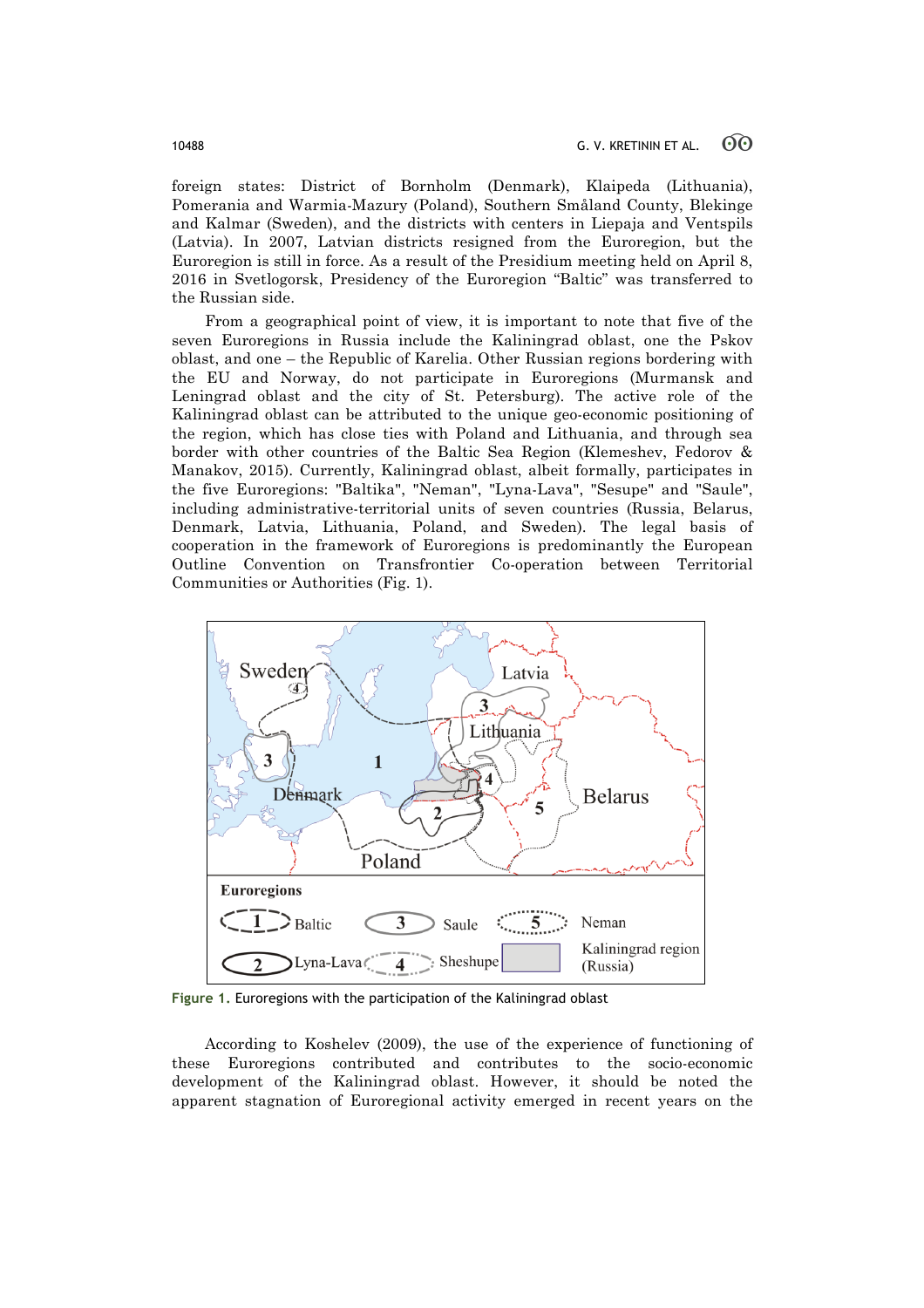#### 60 INTERNATIONAL JOURNAL OF ENVIRONMENTAL & SCIENCE EDUCATION 10489

EU's eastern borders. Thus, Lithuania and Poland, after joining the EU and the area of the Schengen Agreement, tightened the rules for issuing visas for the Kaliningrad oblast by introducing fees, requiring invitations, setting limits on the number and duration of trips, thereby reducing the intensity of contacts at the interregional level.

## *Local border traffic – opportunity towards visa-free regime*

Meanwhile, in 1992, Kaliningradians were able to visit the Republic of Lithuania using an internal civil passport of the USSR with a supplement of a resident of the Kaliningrad oblast. Similar visa-free approach was true for Poland, which was later replaced by the introduction of free visas. From July 1, 2003 the region's residents were required to follow a simplified travel documents procedure while traveling to Lithuania. This mode during transit through the territory of Lithuania on the railways operates to this day. Since 2007, after the intergovernmental Russia-EU agreement on mutual trips, the Kaliningradians' received the possibility to obtain the Schengen visas, issued by the consular offices of Poland.

Against this background, Poland since 2010 began to actively advocate for the simplification of the visa regime. So, in April 2010, in a letter sent to the European Commission, the ministers of Russia and Poland's on Foreign Minister S. Lavrov and R. Sikorski urged the Commission to take into account the peculiarities of the Kaliningrad oblast (Deutsche, 2010). At the end of July 2010 the Minister R. Sikorski, who arrived in Kaliningrad oblast on a working visit, has once again confirmed that Poland is ready to sign an agreement on visa-free regime that would apply to the entire Kaliningrad oblast, not just the 30 kilometer border zone stipulated by the Schengen regulations (Żęgota, 2014). The Polish position was also announced in September 2010, by T. Iwiński – the deputy chairman of the Foreign Affairs Committee of the Polish Sejm (Kaliningrad.ru, 2010).

Such actions on the part of the Polish authorities were considered in the context of cross-border interest to intensify economic cooperation between Poland and the Kaliningrad oblast of the Russian Federation (Anisevich, Palmovsky & Dragileva, 2013).

The signing of an agreement on December 14, 2011 in Moscow on local border traffic regime between the Kaliningrad oblast of the Russian Federation and the northern voivodeships of Poland opened up the prospects for building a new format of cooperation not only between neighboring regions of the two countries, but in general between Russia and the EU (fig. 2). The Agreement entered into force on July 27, 2012 (Kretinin & Mironyuk, 2014; Anisevich & Palmovsky, 2014).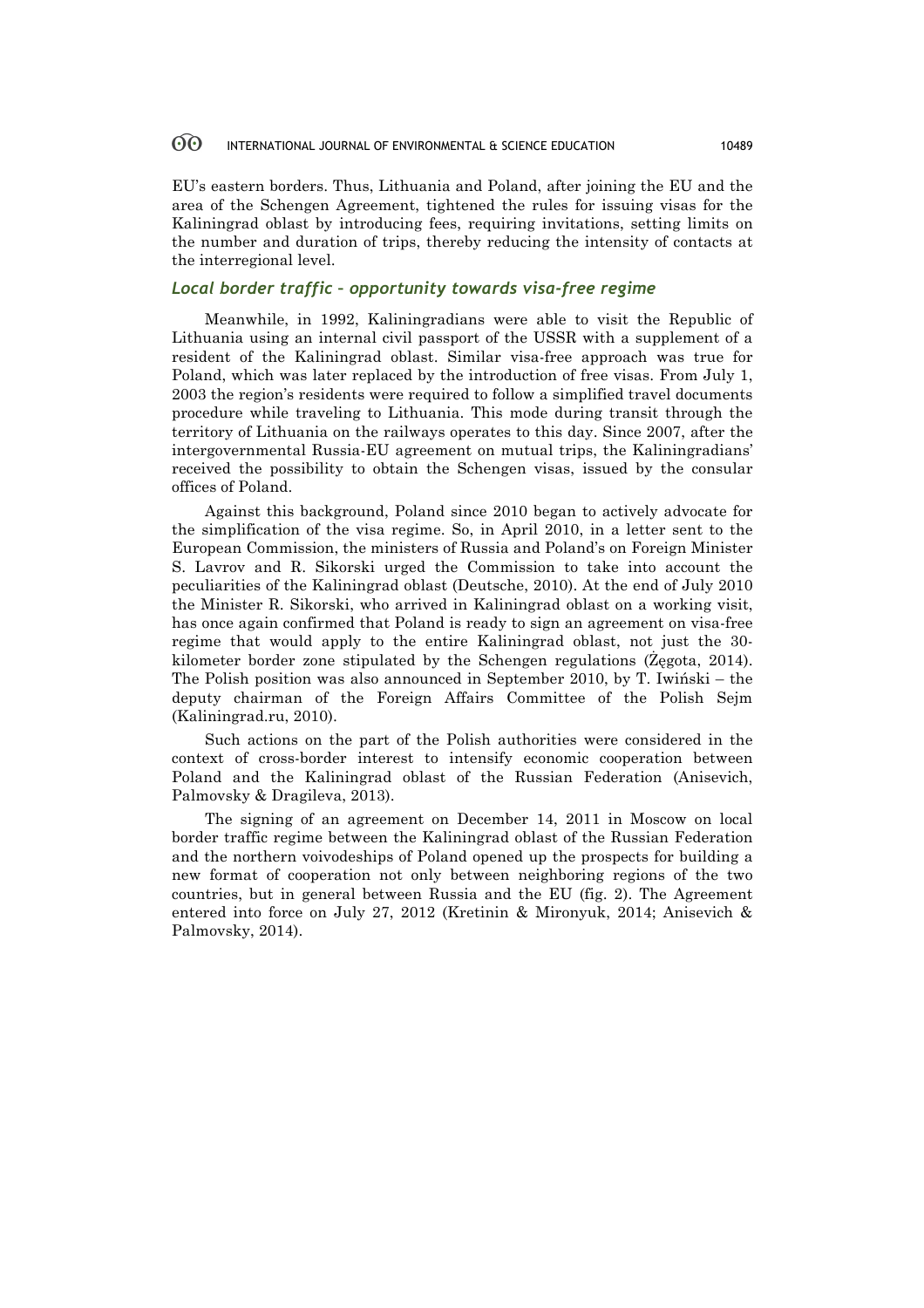

**Figure 2.** Territory covered by the local border traffic between Poland and Russia

To date, most of the border areas are not a factor of development of crossborder links, but an obstacle to Russia's entry into the world economy: the low density of the border crossings and their poor quality, poor development of engineering infrastructure. Many difficulties delivers the low technical equipment of the most checkpoints (Gumenyuk, Kuznetsova & Osmolovskaya, 2016). The Polish side of the state border of the Russian Federation has four border crossings, the largest and most efficient of them is "Mamonovo-Grzechotki", which was built in 2001 with the EU funding. It has a capacity of 800 thousand cars per year, while in reality approx. 1.8 million cars passes, and the most modest option – "Gusev-Goldap" has an estimated capacity of 300 thousand cars, with 1 million annual crossings (Gomółka, 2014; Gomółka, 2015; Mezhevich & Zhuk, 2013).

According to the Polish cultural center in Kaliningrad, every second citizen of Kaliningrad enters Poland via the program of Small border traffic (SBT). In total from July 2012 to July 2014 the Consulate General of the Republic of Poland in Kaliningrad has issued more than 200 thousand of the corresponding resolutions (NewKaliningrad.ru, 2014). According to the press service of the Warmia and Mazury Department of Border Guard Service in Ketrzyn, only for this duration of the program Kaliningradians crossed the border with Poland, using SBT cards, approx. 2.5 million times (see wm.strazgraniczna.pl).

In general, being active for several years, the agreement provides an opportunity to assess its positive and negative aspects, and to formulate proposals for the deepening of inter-regional cooperation in this area (Bolychev, Gumenyuk & Kuznetsova, 2015; Tarasov, 2016).

## **Conclusion**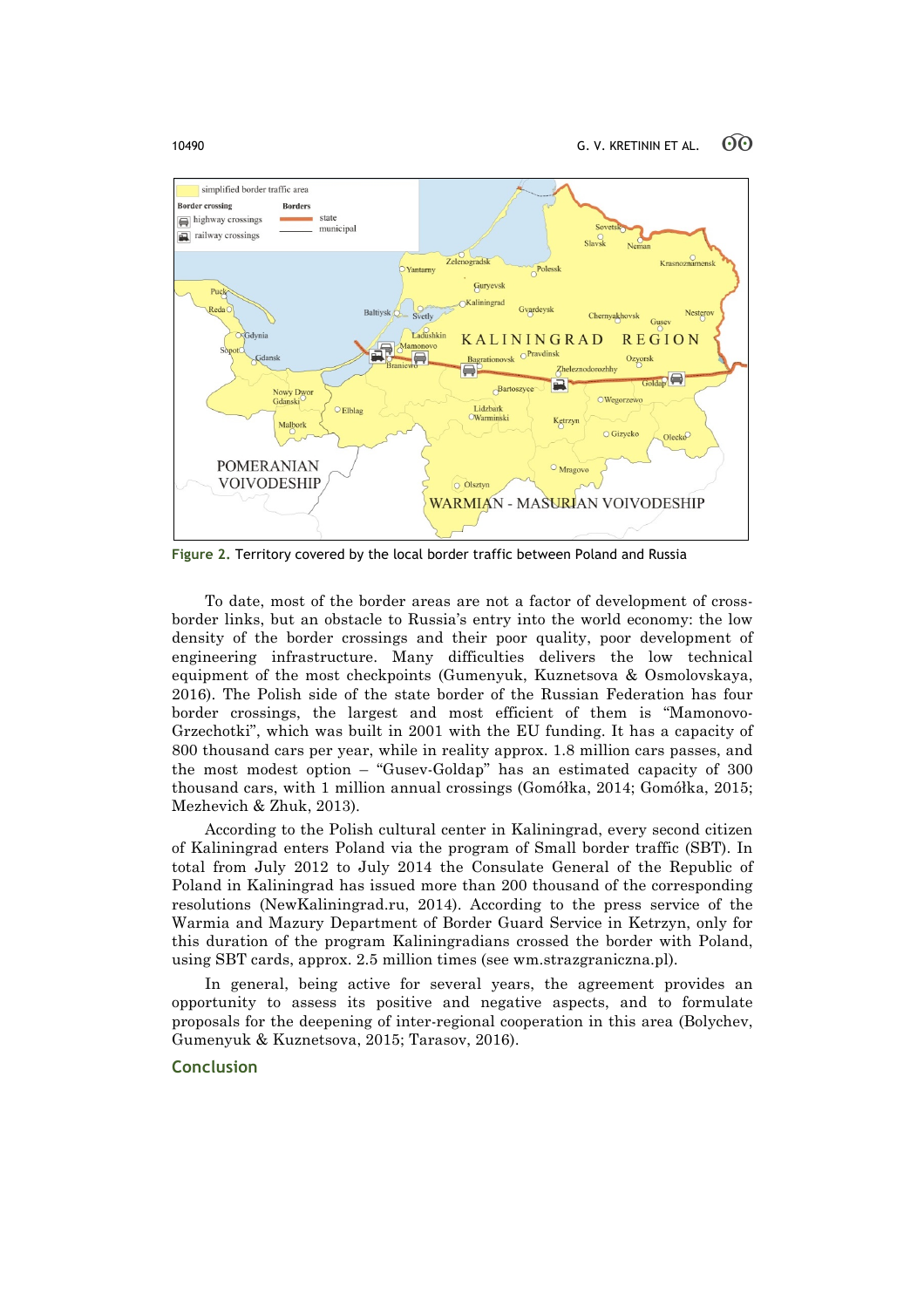#### 60 INTERNATIONAL JOURNAL OF ENVIRONMENTAL & SCIENCE EDUCATION 10491

Analysis of the Kaliningrad experience shows that we should pay attention to several important aspects of the further development of cross-border cooperation of regions: the central government authorities are capable of supporting cross-border cooperation by providing local and regional authorities with the necessary empowerment and resources without fear of loss of sovereignty; Euroregions or similar structures for the development of crossborder cooperation (Mikhaylov & Bolychev, 2015) need to decide what are their main objectives and priorities – the development of projects for the members of affiliate programs, or active participation in strategic and spatial development of the region. There is a need for training, for the formation of the training programs, retraining of personnel for implementation of project activities, as well as the preparation of applications themselves. It is also necessary to promote the growth of competence and improve the quality of managerial skills of the representatives of the municipal administrations, working with crossborder cooperation projects (Kolosov, Zotov & Sebentsov, 2016). Regional and local authorities, cooperating across borders, have the ability to coordinate their priorities, taking into account national, regional and local strategic development plans. It is necessary to adapt the techniques and methods of statistical data collection and provision of information on cross-border cooperation.

### **Disclosure statement**

No potential conflict of interest was reported by the authors.

### **Notes on contributors**

**Gennady V. Kretinin**, Department of History, Institute of Humanities, Immanuel Kant Baltic Federal University, Russia.

**Denis A. Mironyuk**, Department of History, Institute of Humanities, Immanuel Kant Baltic Federal University, Russia.

**Ilya N. Tarasov**, Department of Politics, Social Technologies and Mass Communications, Institute for Social Sciences, Humanities and Communication, Immanuel Kant Baltic Federal University, Russia.

**Tatyana Yu. Kuznetsova**, Department of Geography, Environmental Management and Spatial Development, Institute of Environmental Management, Territorial Development and Urban Construction, Immanuel Kant Baltic Federal University, Kaliningrad, Russia.

### **References**

- Anisevich, R. & Palmovsky, T. (2014). Polish-Russian local border traffic: the experience of two years of operation. *Science and tourism: cooperation strategy, 1,* 26-31.
- Anisevich, R. Palmovsky, T. & Dragileva, I.I. (2013). Influence of local border traffic on the development of cross-border tourism between the Republic of Poland and the Kaliningrad region of the Russian Federation. *Science and tourism: cooperation strategy, 3,* 65-73.
- Bolychev, O.N., Gumenyuk, I.S., & Kuznetsova, T.Y. (2015). The role of the local border traffic in retail development in the Kaliningrad region of the Russian Federation and the border regions of the Republic of Poland. *Baltic region*, *4(26),* 135-149.

Davidov, D.M. (2009). Border regions and cross-border regionalism. *Region Cooperation, 2,* 6-11.

- Deutsche, W. (2010). *Moscow and Warsaw called on the EU to open its borders with Kaliningrad region*. Direct access: http://rus.delfi.ee/daily/abroad/moskva-i-varshava-prizvali-es-otkrytgranicy-s-kaliningradskoj-oblastyu.d?id=30297729 (last retrieved: 12.06.2016).
- Gomółka, K. (2014). Benefits adoption of the Agreement between Poland and the Kaliningrad region of the Russian Federation on the procedure local border traffic. *European Review of Social Sciences*, *1(2),* 6-24.